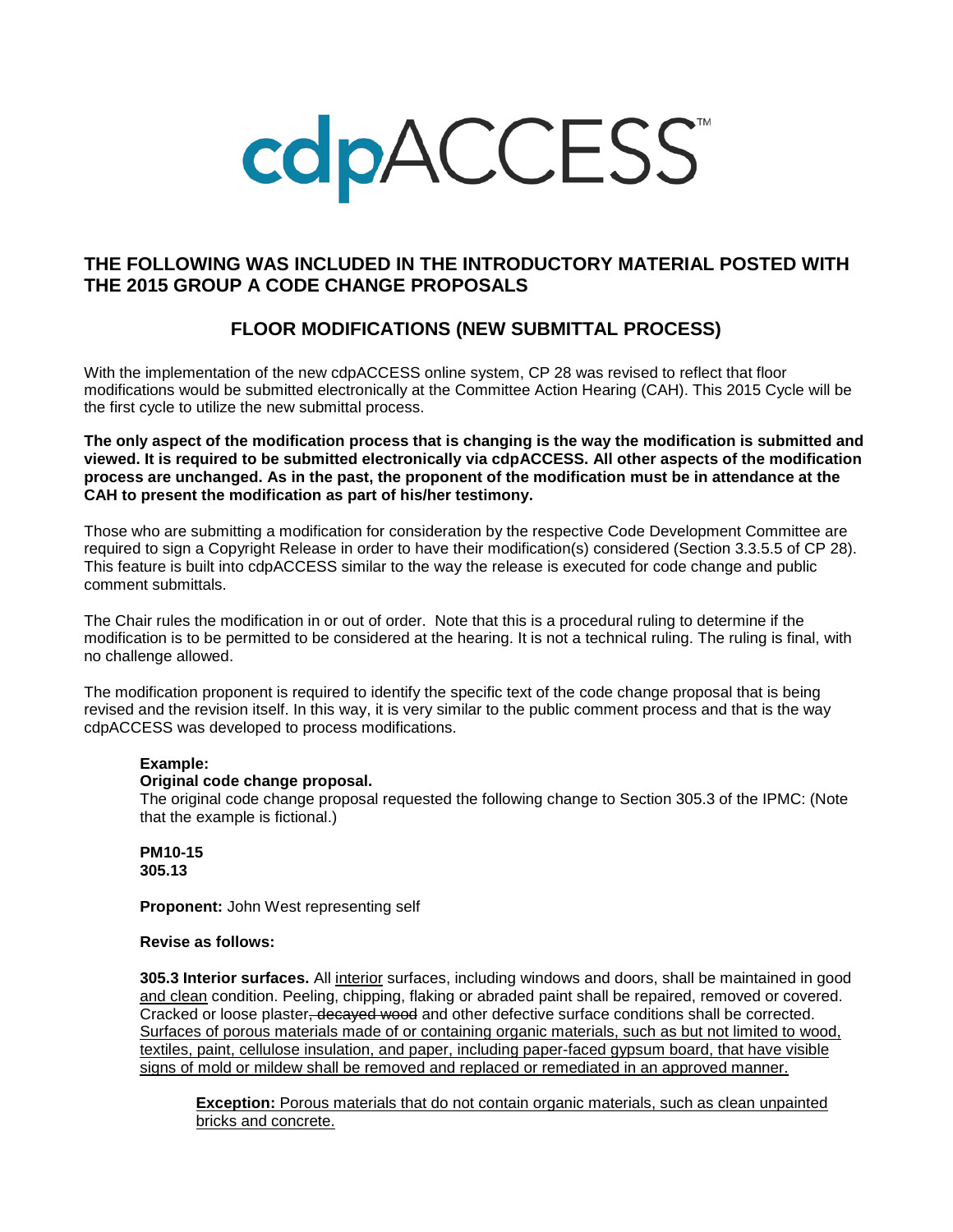## **Proposed modification:**

A modification to the code change proposal is proposed:

- 1. To add "and sanitary" after "clean" in the first sentence.
- 2. To add "or water permeable" after "porous" in the third sentence.
- 3. Delete "in an approved manner." in the last sentence.
- 4. Delete the proposed new exception.

The cdpACCESS system will provide the text of the original code change proposal in legislative format. Using the cdpACCESS system, the proponent of the modification locates the original change in the system. To delete text, use the "delete" or "backspace" button on the keyboard. To insert new text, the proponent keys in the text in the location desired.

The cdpACCESS system will automatically take the original text and "modify" it. The modification to the original proposal will be shown with cross out, underline formatting as it has been done manually in the past.

#### **cdpACCESS will show the modification as follows:**

**PM10-13 305.13**

**Modification Proponent:** Sam Sumter representing self

#### **Modify the proposal as follows:**

**305.3 Interior surfaces.** All interior surfaces, including windows and doors, shall be maintained in good, and clean and sanitary condition. Peeling, chipping, flaking or abraded paint shall be repaired, removed or covered. Cracked or loose plaster and other defective surface conditions shall be corrected. Surfaces of porous or water permeable materials made of or containing organic materials, such as but not limited to wood, textiles, paint, cellulose insulation, and paper, including paper-faced gypsum board, that have visible signs of mold or mildew shall be removed and replaced or remediated in an approved manner.

#### **Exception:** Porous materials that do not contain organic materials, such as clean unpainted bricks and concrete.

Among the benefits of using cdpACCESS to submit modifications are:

- Modification proponents will be able to access the system in advance of the hearings to develop their modification (see "Detailed Steps of the Modification Submission Process via cdpACCESS" on the following pages).
- The collaboration features will allow modification proponents to collaborate before submitting.
- The system automatically processes the modification in legislative format such that it is easy to determine how the modification differs from the original proposal.
- 20 hard copies of the modification for distribution to the committee are no longer required.
- You can preview your modification at any time by downloading a pdf via cdpACCESS.

## **OVERVIEW OF THE MODIFICATION PROCESS (see CP28 Section 5.5.2 on page xxv)**

1. **NEW**. Modification submitted electronically via cdpACCESS. As in the past, this submittal is required well in advance of the code change proposal being brought to the floor.

2. The code change proposal is brought to the floor by the Moderator. **IMPORTANT NOTE: ONCE A CODE CHANGE PROPOSAL IS BROUGHT TO THE FLOOR, ALL MODIFICATIONS MUST BE IN THE cdpACCESS SYSTEM. SEE NOTE 1.** 

3. Modification proponent suggests the modification from the floor at the hearing.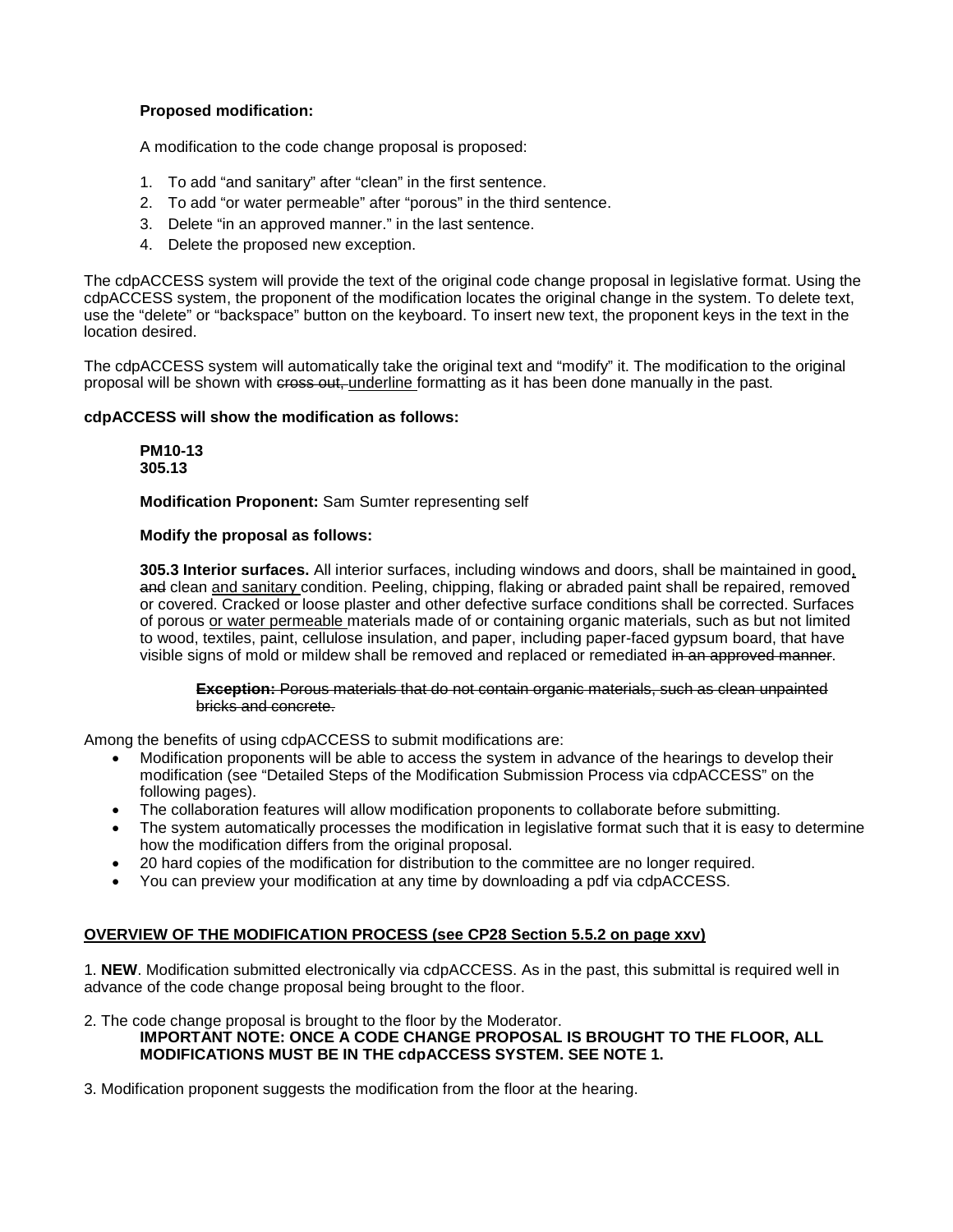4. **NEW**. Modification posted to cdpACCESS for public viewing (including the hearing room via WiFi) and committee viewing.

- 5. Modification displayed on the screen in the hearing room.
- 6. Chair rules the modification in or out of order.
- 7. If ruled in order, testimony on the modification is initiated.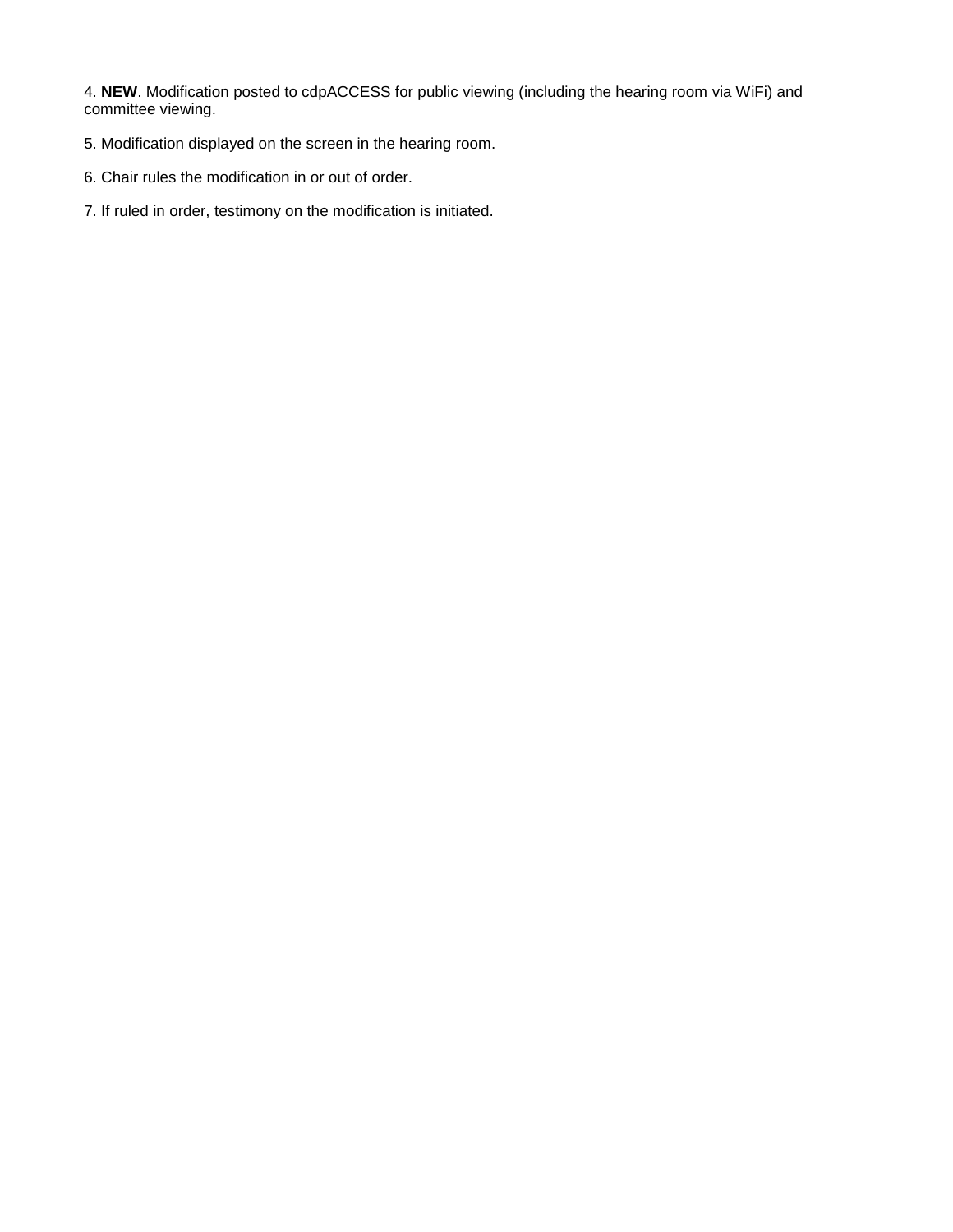# **DETAILED STEPS OF THE MODIFICATION SUBMISSION PROCESS via cdpACCESS**

## **cdpACCESS will be live on April 1ST for the development of floor modifications. In order to submit a floor modification you must have a My ICC account. See below.**

Visit [http://cdpaccess.com](http://cdpaccess.com/) and log in with your My ICC email address and password.

- If you have forgotten your password you can reset it online by clicking the 'forgot your password?' link at the bottom of the sign in box.
- You may also create a new account by clicking on the 'Click here to register' link at the top right of the sign in box. For Governmental Member Voting Representatives, register with the same email address that was used to validate your membership.

| Sign In / Register<br>Log in using your My ICC username and password           |  |
|--------------------------------------------------------------------------------|--|
| Click here to register<br>E-Mail Address<br>test-g@iccsafe.org<br>Password<br> |  |
| Log In<br>Remember Me<br>forgot your password?                                 |  |

#### **To create a floor modification**

- 1) **Click 'Online Modifications'** at the top of the site to access the system.
- **2) Click the blue 'Review Proposals & Create Online Modifications' button**

| cdpACCESS                                                              | Timeline | Proposals | Online Modifications | Help | $\bf{0}$ | Daniel Janousek Logout                         |
|------------------------------------------------------------------------|----------|-----------|----------------------|------|----------|------------------------------------------------|
| Do not copy and paste content from Microsoft Word or similar programs. |          |           |                      |      |          |                                                |
|                                                                        |          |           |                      |      |          | You are viewing 2015 Group A                   |
| <b>Online Modifications</b>                                            |          |           |                      |      |          | Review Proposals & Create Online Modifications |
| <b>My Online Modifications</b><br>yn y                                 |          |           |                      |      |          |                                                |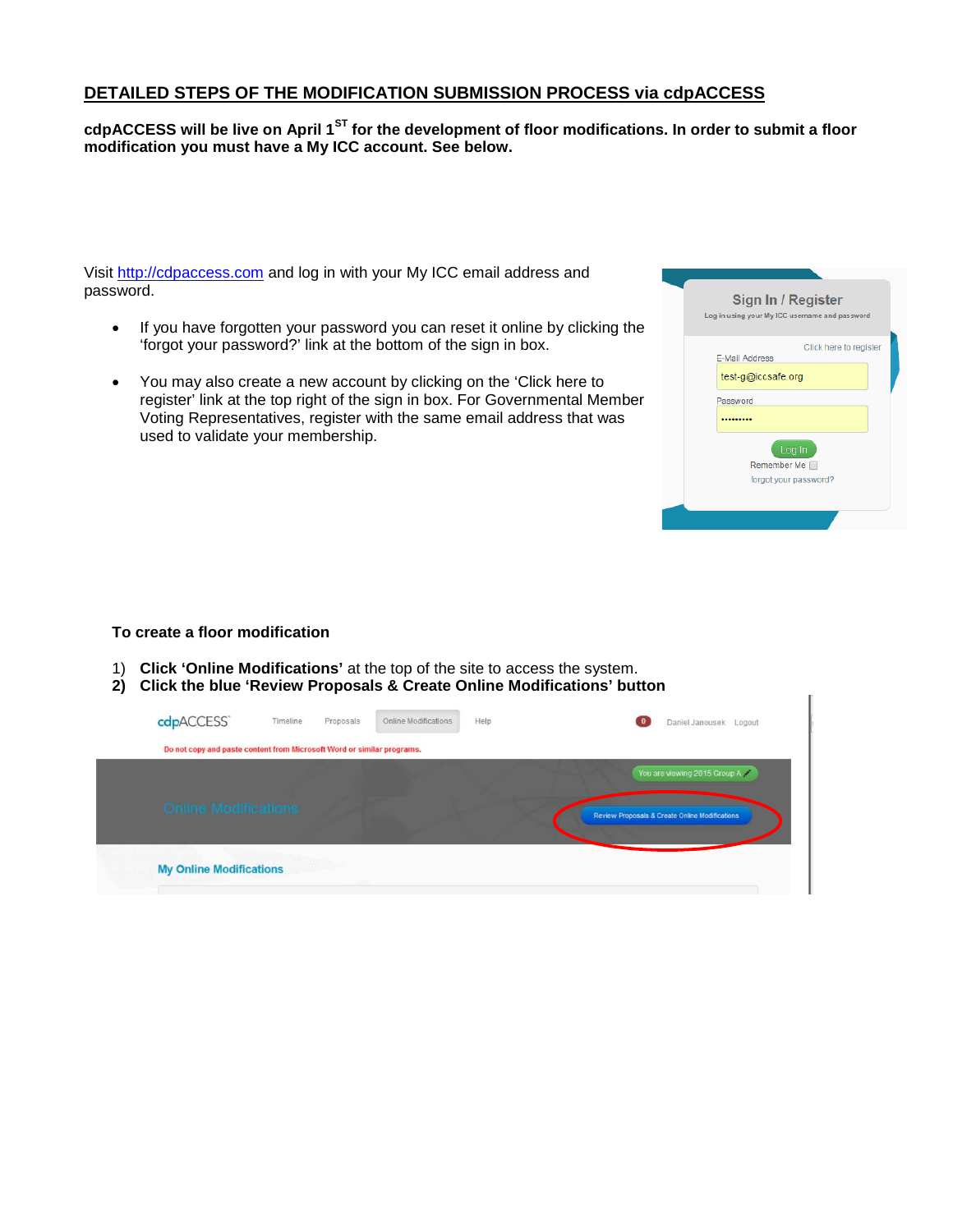**3.) Search for a proposal by Proposal ID (Code change number)**. Click on the number to review the proposal, or simply click the 'Create Online Modification' button. Click OK to confirm that you will be present at the hearings to present the modification.

|                                |                |                       | You are viewing 2014 Group C                                 |                     |                                          |
|--------------------------------|----------------|-----------------------|--------------------------------------------------------------|---------------------|------------------------------------------|
| Proposal List<br>Proposal List |                |                       |                                                              |                     | <b>My Proposals</b>                      |
| <b>Search</b>                  |                | $\leftarrow$<br>$\,>$ | $\overline{c}$<br>$\mathbf{3}$<br>$4\quad 5$<br>$\mathbf{1}$ | 6 7<br>20<br>$\sim$ | <b>Show Filters</b><br>$\longrightarrow$ |
|                                |                |                       |                                                              |                     |                                          |
| Proposal Id                    | Proponent      | <b>Status</b>         |                                                              |                     |                                          |
| GG 1-14                        | Michael Bolton | Ready for Publication |                                                              |                     | <b>Create Online Modification</b>        |
| GG 2-14<br>戶                   | Lyle Lovitt    | Ready for Publication |                                                              |                     | <b>Create Online Modification</b>        |

**4.) To modify a code section already in the proposal:** Click on the code section in the left-hand column. The code section content will load in the center column.

**To add a code section from an I-Code:** Click 'Add Existing'. You will be able to select a Code, a chapter, and a section. Click the check-box next to the appropriate section and then click 'Add Selected Sections to Proposal'. Proceed as if modifying a code section already in the proposal.

**To create a new code section that does not exist in an I-Code:** Click 'Add New'. You must choose a Code and chapter, then click 'Create New Code Section' to add it to the modification.

Proceed as if modifying a code section already in the proposal.